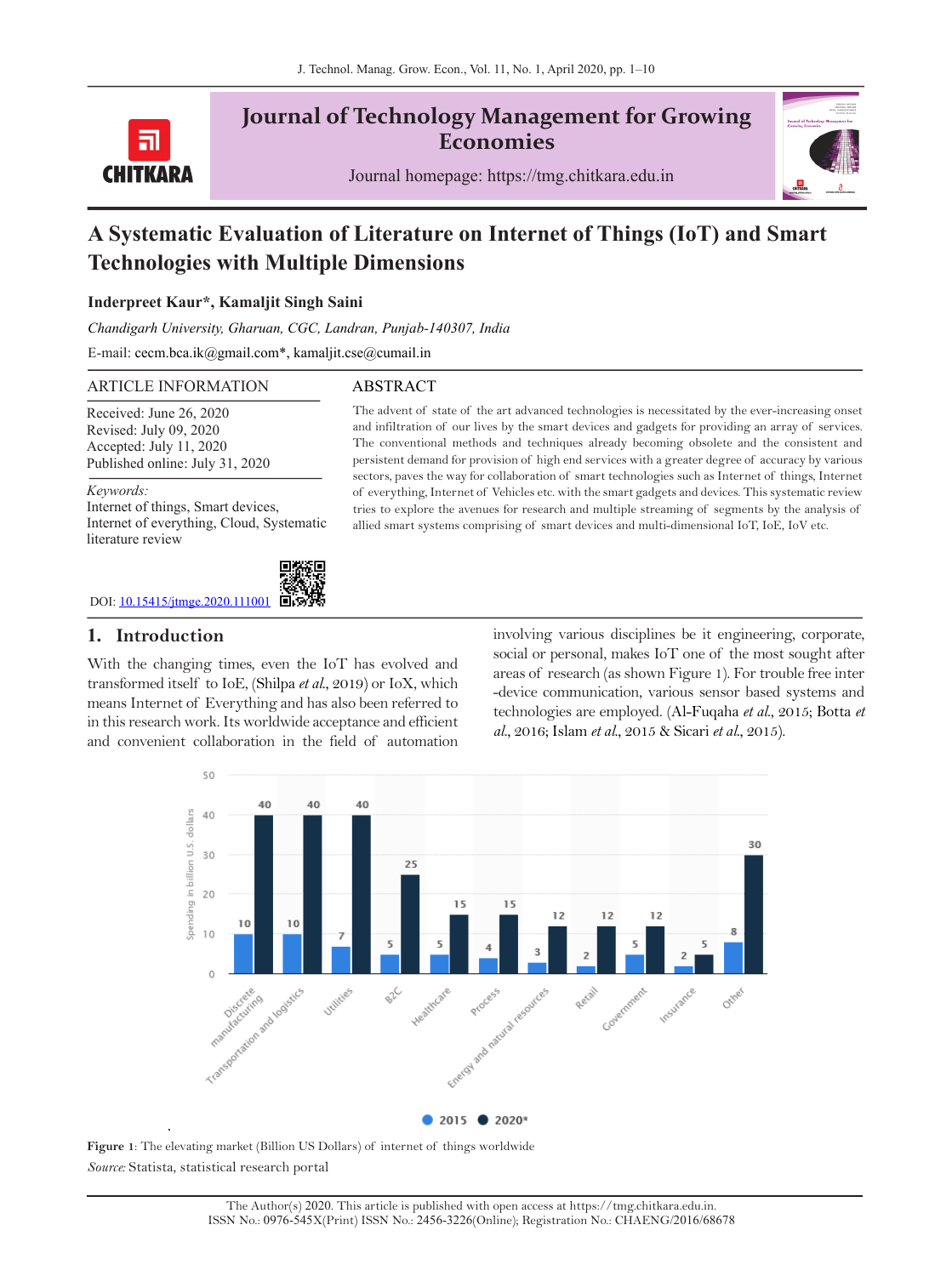#### *1.1 IoT and Internet 4.0*

IoT based technology makes possible the integration of whole new idea of Internet 4.0 integrate smart manufacturing, in which process of data collection and data processing is done as accurately as possible by employing suitable sensors based systems. (Whitmore *et al.,* 2015 & Li, S. *et al.,* 2015).

## *1.2 Need of Decentralization in IoT*

The issue of efficient and trouble free working of smart devices deployed in Government and Corporate sector related Applications/Services is satisfactorily addressed by integrating decentralized applications.

dApp (Decentralized Application) thwarts any attempt to hijack the system as it involves the execution of software application on distributed multiple channels. Wheras, all the data is at stake, if someone hacks into the centralized servers. To overcome this threat, dApp is put into practice which makes it possible to maximize and replicate the transaction threads. In order to make dApp safer and user friendly, smart contracts are incorporated with dApp, which makes Dynamic Token sharing as a mandatory feature/step while completing the transaction. Not only does this smart contract based dApp enhance the security of transactions , but also makes it possible for people hailing from different countries with different languages to make transactions conveniently anywhere in the world. (Xu, J. 2020)

### **2. Systematic Review Methods**

The review methods in the methodical aspects are having diversified key points with the direct addressing to the IoT based technologies. The review is done after extraction of assorted manuscripts and the research articles from multiple sources including Web of Science and related high citation sources of research. (Souri *et al.,* 2019)

## **3. Research Planning**

Following are the research questions and the key concerns which have been extracted from the literature and research portals, so that multi-dimensional analysis of the research in IoT and related domains can be done. (Brous et al., 2020)

RQ1: Which are the recent trends and technologies in the allied domains?

RQ2: Which are the influencing factors with the IoT and associated streams?

RQ3: Which sensor technologies are directly associated with the IoT?

RQ4: Which key points are mandatory to be analyzed with Internet of X (IoX)? Here X refers to Things, Objects, Clouds, Everything

RQ5: What are the open issues for IoT communication strategies?

**Table 1**: Adoption criteria for studies

| <b>Adoption Criteria for the Studies</b> |                                         |  |  |
|------------------------------------------|-----------------------------------------|--|--|
| Inclusion                                | Manuscript paper studies relevant to    |  |  |
| <b>Factors</b>                           | Adoption Trends and Technologies,       |  |  |
|                                          | Recent Protocols and Paradigms,         |  |  |
|                                          | Creativity and Integration Panels with  |  |  |
|                                          | the advanced approaches                 |  |  |
| Exclusion                                | Not having sufficient results and       |  |  |
|                                          | ambiguous outcomes, Integration         |  |  |
|                                          | with the non relevant datasets, studies |  |  |
|                                          | published before 2015                   |  |  |
| Quality                                  | Manuscripts having results with         |  |  |
|                                          | enormous parameters and research        |  |  |
|                                          | issues, Manuscripts having results with |  |  |
|                                          | multiple outcomes/results               |  |  |

Usually, an adoption criterion is determined after the research planning questions. Hence, Table 1 shows the adoption criteria used for selecting the manuscripts. In this table, each manuscript has been analyzed using different factors like title, results, abstract and conclusions. (Brous *et al.,* 2020)

**Table 2**: Thematic types

| <b>Articles</b>                                                                                                                                                                                                                                                                                                                                                                                                                                                                                                                                                                                                                                            | Taxonomy of<br>Theme and<br><b>Coverage Patterns</b>                      |
|------------------------------------------------------------------------------------------------------------------------------------------------------------------------------------------------------------------------------------------------------------------------------------------------------------------------------------------------------------------------------------------------------------------------------------------------------------------------------------------------------------------------------------------------------------------------------------------------------------------------------------------------------------|---------------------------------------------------------------------------|
| (Shilpa et al., 2019; Al-Fuqaha<br><i>et al.</i> , 2015; Botta <i>et al.</i> , 2016;<br>Islam et al., 2015; Sicari et al.,<br>2015; Whitmore <i>et al.</i> , 2015; Li,<br>S. et al., 2015; Xu, J et al., 2020;<br>Souri et al., 2019; Brous et al.,<br>2020; Granjal <i>et al.</i> , 2015 and<br>Strohbach <i>et al.</i> , 2015).                                                                                                                                                                                                                                                                                                                          | IoT, Pervasive<br>Computing and<br>Smart Technologies                     |
| (Cheng <i>et al.</i> , 2018; Araújo <i>et</i><br>al., 2017; Hernández-Vega et<br><i>al.</i> , 2018; Keung <i>et al.</i> , 2018;<br>Desikan et al., 2018; Bounceur<br>et al., 2017; Sanchez-Gomez et<br><i>al.</i> , 2017; Tabatabai <i>et al.</i> , 2017;<br>Ouerhani <i>et al.</i> , 2016; Corici <i>et</i><br><i>al.</i> , 2016; Anagnostopoulos et<br><i>al.</i> , 2015; Barriga et al., 2016;<br>Govoni <i>et al.</i> , 2016; Liu <i>et al.</i> ,<br>2017; Silva <i>et al.</i> , 2015; Sanchez<br><i>et al.</i> , 2014; Memos <i>et al.</i> , 2018;<br>Balid et al., 2017; Masek et al.,<br>2016; Hu, L. et al., 2018; Badii et<br><i>al.</i> , 2019). | IoT with Social<br>Applications and<br>Implementations in<br>E-Governance |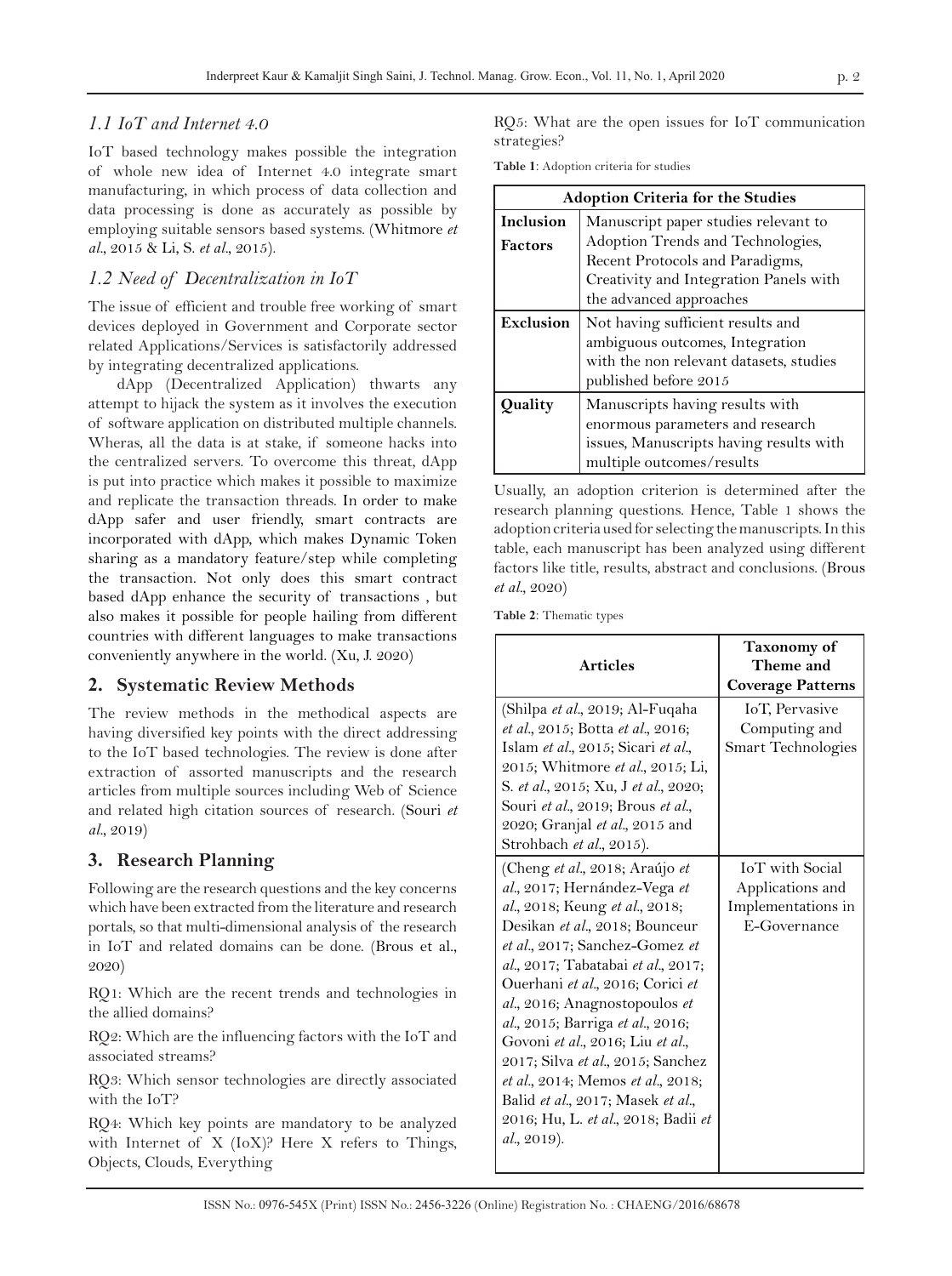| (Badii et al., 2018; Masek et al.,<br>2016; Misbahuddin et al., 2015;<br>Sivanathan <i>et al.</i> , 2017; Park <i>et</i><br><i>al.</i> , 2018; Nesi <i>et al.</i> , 2018; Putra<br><i>et al.</i> , 2018; Uzairue <i>et al.</i> , 2018;<br>Taha, 2018; Balid et al., 2017;<br>Slamet et al., 2017; Malagund et<br><i>al.</i> , 2016; Suzuki, 2017). | Traffic and Smart<br>Transportation                           |
|----------------------------------------------------------------------------------------------------------------------------------------------------------------------------------------------------------------------------------------------------------------------------------------------------------------------------------------------------|---------------------------------------------------------------|
| (Masmoudi <i>et al.</i> , 2017; Bibri,<br>S. E. et al., 2018; Shah, J. et al.,<br>2016; Hernández-Vega <i>et al</i> .,<br>2018; Binsy et al., 2019;<br>Duangsuwan et al., 2018).                                                                                                                                                                   | Sustainable<br>Energy, Power<br>and Environment<br>Monitoring |
| (Rocher <i>et al.</i> , 2018; Miraz <i>et</i><br><i>al.</i> , 2015; Clarke, R. Y., 2013;<br>Abdelwahab et al., 2014;<br>Abdelwahab et al., 2014;<br>Bojanova et al., 2014; Naranjo et<br><i>al.</i> , 2018; Zielinski, 2015).                                                                                                                      | Internet of<br>Everything $(IoE)$<br>and Nano-Things          |

| Aazam et al., 2016; Abbasi-                     | Telemedicine /   |
|-------------------------------------------------|------------------|
| Moghadam et al., 2016;                          | Smart Healthcare |
| Ahmadi H et al., 2016; Aniza I                  |                  |
| et al., 2017; Baker et al., 2018;               |                  |
| Bali, S., 2018; Chau et al., 2002;              |                  |
| Dahri et al., 2017; Fang, J. L et               |                  |
| al., 2016; LeMoyne et al., 2016;                |                  |
| Ly BA et al., 2017; Martin et al.,              |                  |
| 2019; Mihuba et al., 2019; Paul                 |                  |
| et al., 1999; Perednia et al., 1995;            |                  |
| Pillai CP et al., 2016; Raison                  |                  |
| <i>et al.</i> , 2015; Wan Ahmad <i>et al.</i> , |                  |
| 2017; Yeo KJ. et al., 2017)                     |                  |

#### **4. Execution Plan**

The execution plan contains five steps: (i) Search manuscripts from various portals; (ii) Repeated manuscripts are excluded; (iii) Select manuscripts on pre-defined criteria; (iv) Data extraction and quality assessment; (v) Meta analysis (Souri *et al.,* 2019 and Brous *et al.,* 2020). Furthermore, this manuscript used the following this manuscript used the following electronic databases to find the papers (as shown in Figure 2).



**Figure 2**: Systematic review research flow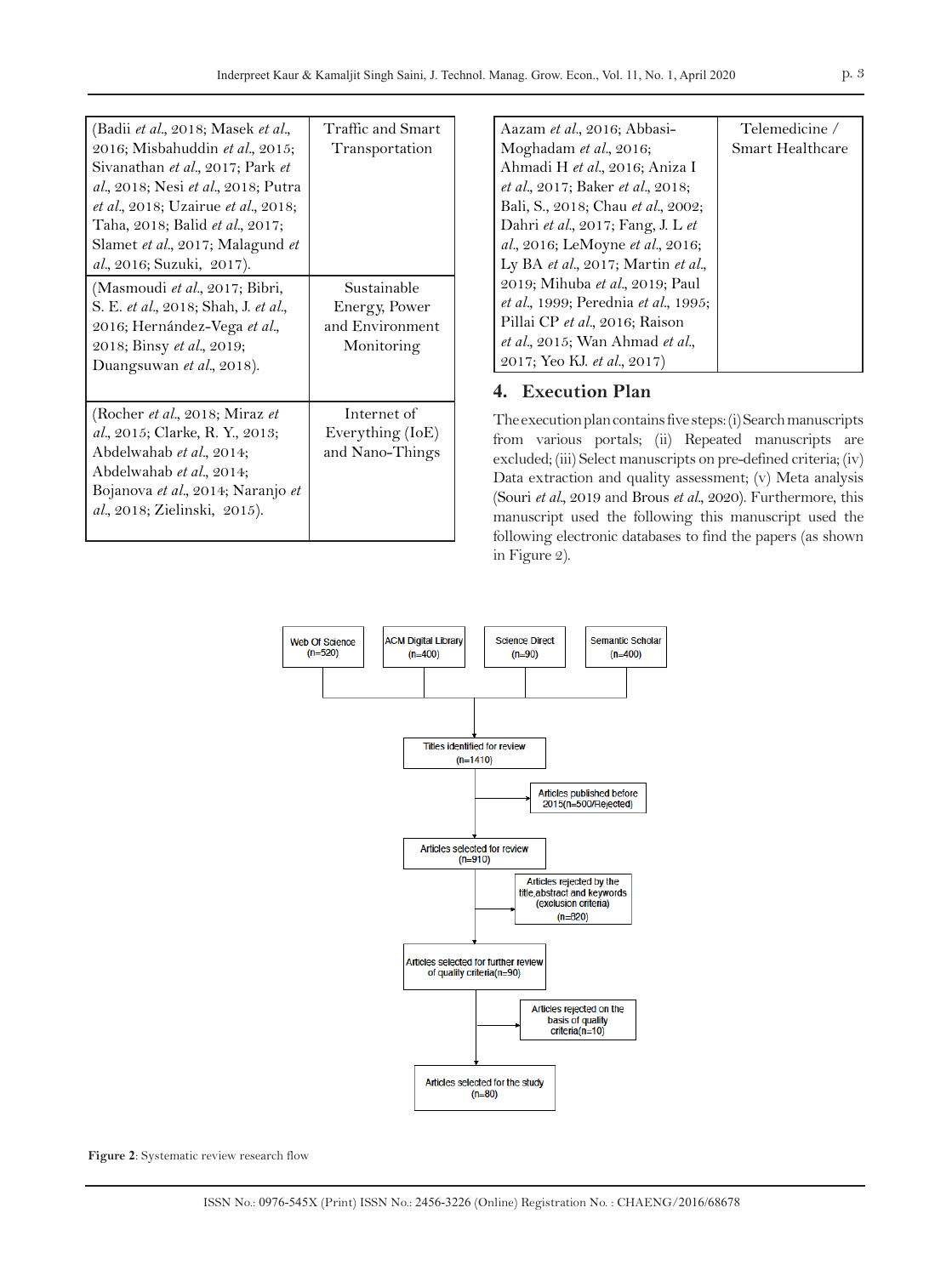- (i) Web of Science: webofknowledge.com
- (ii) ACM Digital Library:<https://dl.acm.org/>
- (iii) Science Direct: <https://www.sciencedirect.com/>
- (iv) Semantic Scholar:<https://www.semanticscholar.org/>



**Figure 3**: Word cloud formation

Following is the integration of word cloud from the assorted manuscripts and found that there are huge elevations and association of the IoT based technologies in the manuscripts focusing on the sensor technologies (as shown in Figure 3).

### **5. Results**

This methodical analysis of the research manuscripts is having the multiple dimensions and research questions which are addressed henceforth with the analytics patterns.

RQ1: Which are the recent trends and technologies in the allied domains?

The recent trends are classified into six themes (Table 3 & 4): IoT, Pervasive Computing and Smart Technologies; IoT with Social Applications and Implementations in E-Governance; Traffic and Smart Transportation; Sustainable Energy, Power and Environment Monitoring; Internet of Everything (IoE) and Nano-Things; Telemedicine / Smart Healthcare.

- (i) Pervasive Computing and Smart Technologies: Pervasive computing is also referred as ubiquitous computing or invisible computing that means technology taking the back stage. IoT may make modern life more convenient and connects the physical world to the internet. Some of the common examples of Ubiquitous IoT devices are health trackers, smart thermostats etc. (Granjal, 2015 and Strohbach, 2015)
- (ii) IoT with Social Applications and Implementations in E-Governance (Electronic-Governance): A new paradigm social IoT (SIoT) means a social relationships between the objects like humans beings, the main features of Slot are: (i) it is navigable; (ii) a trustworthiness needs to be present between devices (similar to friends on facebook). To provide government services at the door steps of citizens is the main purpose of e-governance.

The implementation process of e-governance includes the following: (i) GBPR (Government Business Process  $Re\text{-}engineering) - it changes to the already existing.$ procedure to make it more efficient with the help of their services like, online tracking process. Eg: online application submission requesting for Birth certificate; (ii) EB (Electronic database) – It involves the digitizing of data that is involved with the government such as government records, tenders etc. (Cheng *et al.,* 2018 and Hernández-Vega *et al.,* 2018)

- (iii) Traffic and Smart Transportation: Mobility and intelligent transportation systems (ITS) takes advantage of technologies like IoT and big data analytics to manage traffic and mobility in smart cities. It provides improved interfaces that enhance transport infrastructure and transport services. An ITS includes: (i) Creating different interconnected transport systems integrates communication between devices and vehicles; (ii) It provides the direct access of real time information about transport condition (Masek *et al.,* 2016; Sivanathan *et al.,* 2017 and Park *et al.,* 2018).
- (iv) Sustainable Energy, Power and Environment Monitoring: For renewable energy sector, IoT is one of the main key components in the next growth stage. Smart energy solutions are surely a better approach than the already existing non-renewable resource that produces harmful gases. An application of IoT alleviates many challenges that are limiting the acceptance of renewables. Some of the IoT applications in renewable energy are: (i) Smart grids for enhanced renewable implementation; (ii) Automation to improve the overall production (Masmoudi *et al.,* 2017 and Bibri, 2018).
- (v) Internet of Everything (IoE) and Nano-Things: IoT is composed of things only but the IoE is built on four pillars (data, people, process and things). IoE has the potential to extract real time data from million and billons of sensors that are connected to it. The IoT is being extended by the implementation of Internet of Nano Things. The different functional task like sensing or actuation is done by nano machine in IoNT (Miraz *et al.,* 2015; Clarke, 2013 and Abdelwahab *et al.,* 2014).
- (vi) Telemedicine / Smart Healthcare IoT has transformed the arena of healthcare by yielding continuous health monitoring services very important feature of IoT in smart devices to connect the different health apps for tracking the patients health and to ensure their compliance. Telemedicine is remote monitoring of the patients who are unable to visit doctors due to the age, distance or other unavoidable reasons etc., so this technology provides virtual healthcare assistance helps people located in remote areas or the ones who are unable to visit the doctors and hospitals due to factors like distance, age, or busy lifestyle. (Aniza *et al.,* 2017; Baker *et al.,* 2018; Chau *et al.,* 2002 and Dahri *et al.,* 2017).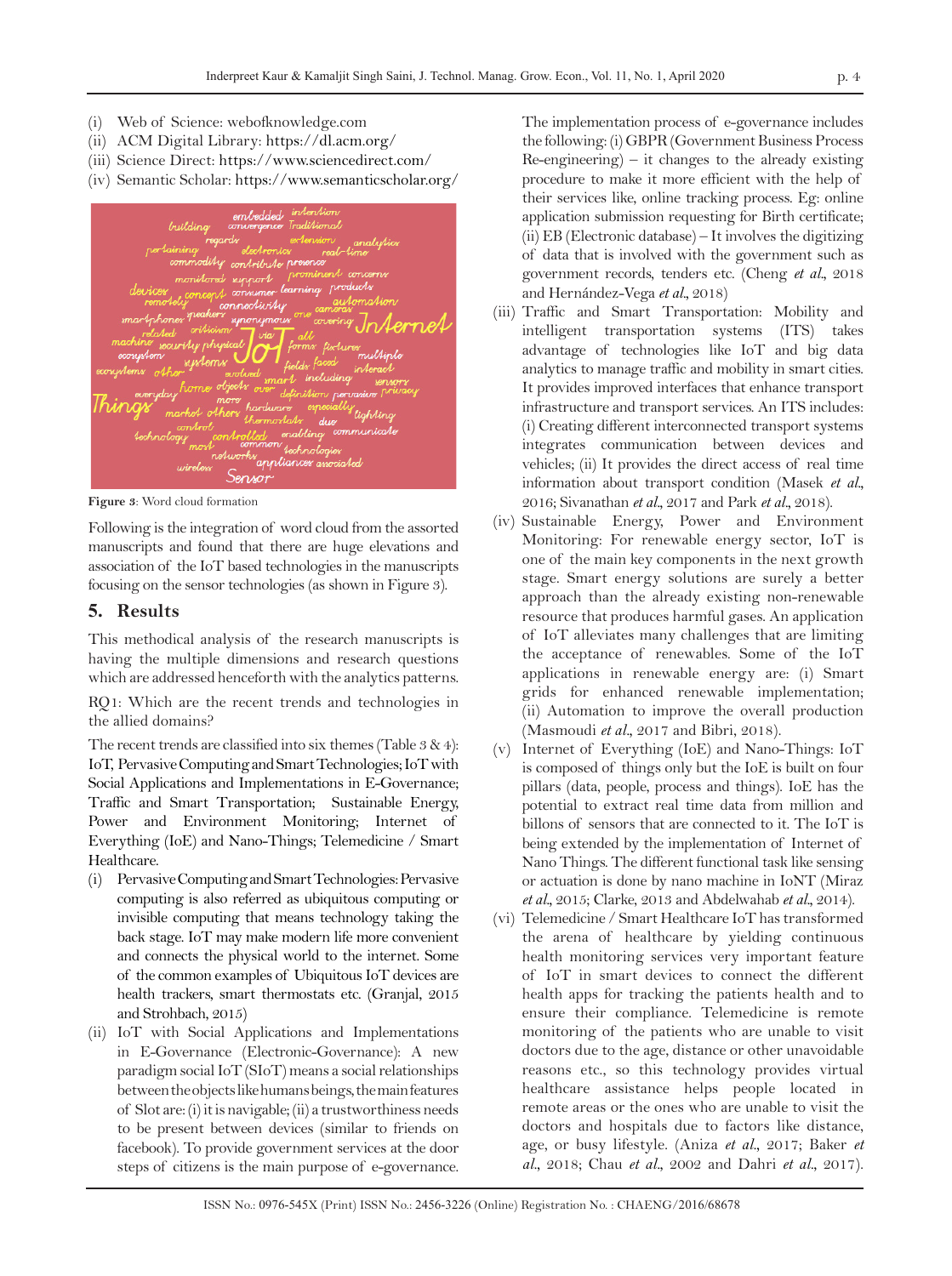**Table 3:** Recent trends and themes in IOT, Pervasive Computing & Smart Technology

| #              | Theme and Key Aspects                                                  | <b>Manuscripts</b> |
|----------------|------------------------------------------------------------------------|--------------------|
| 1              | IoT, Pervasive Computing and<br>Smart Technologies                     | 12                 |
| $\mathfrak{D}$ | IoT with Social Applications<br>and Implementations in<br>E-Governance | 21                 |
| 3              | Traffic and Smart<br>Transportation                                    | 13                 |
| $\overline{4}$ | Sustainable Energy, Power and<br><b>Environment Monitoring</b>         | 6                  |
| 5              | Internet of Everything (IoE)<br>and Nano-Things                        | 8                  |
| 6              | Telemedicine / Smart<br>Healthcare                                     | 20                 |
|                | Cumulative                                                             | 80                 |

RQ2: Which are the influencing factors with the IoT and associated streams?

**Table 4**: IoT influencing factors with associated streams

| #              | <b>Influencing Factors</b>                                                                                            | <b>Manuscripts</b> |
|----------------|-----------------------------------------------------------------------------------------------------------------------|--------------------|
| 1              | Standardization of the<br>protocols and approaches with<br>the cavernous techniques for<br>accuracy and minimum delay | 2                  |
| $\mathcal{Q}$  | Higher degree of throughput                                                                                           | 3                  |
| 3              | System Architecture                                                                                                   | 8                  |
| $\overline{4}$ | Interoperability and Integration                                                                                      | 3                  |
| 5              | Availability and Integration<br>with other networks                                                                   | 4                  |

| 6  | Availability and Reliability<br>Factors                           | 6              |
|----|-------------------------------------------------------------------|----------------|
| 7  | Data Storage, Big Data<br>Handling and Unstructured<br>Processing | 5              |
| 8  | Self Management and Fault<br>Tolerance                            | 8              |
| 9  | Self Configuration                                                | 4              |
| 10 | Performance Points and Quality<br>of Service $(QoS)$              | 3              |
| 11 | Identification and Unique<br>Addressing                           | 5              |
| 12 | Power and Energy Optimization                                     | 2              |
| 13 | Security, Integrity and Privacy                                   | 3              |
| 14 | Environment Issues and<br>Sustainable Energy                      | $\overline{4}$ |

RQ3: Which sensor technologies are directly associated with the IoT?

- (i) Proximity Sensor (used in retail industry to detect motion and correlation between the customer and product)
- (ii) Pressure Sensor (used for the maintenance of water systems and heating systems)
- (iii) Gas Sensor (used to detect the quality of air and level of different gases present in the air)
- (iv) Water quality Sensor(used for monitor the quality of water for different purposes like pH sensor, Chlorine Residual Sensor)
- (v) Humidity Sensor (used to detect amount of water vapour in an atmosphere of air)
- (vi) Motion Detection Sensors (used to detect the physical motion or movement of any object or human beings)

RQ4: Which key points are mandatory to be analyzed with Internet of X (IoX)? Here X refers to Things, Objects, Clouds, Everything



**Figure 4**: Coverage of themes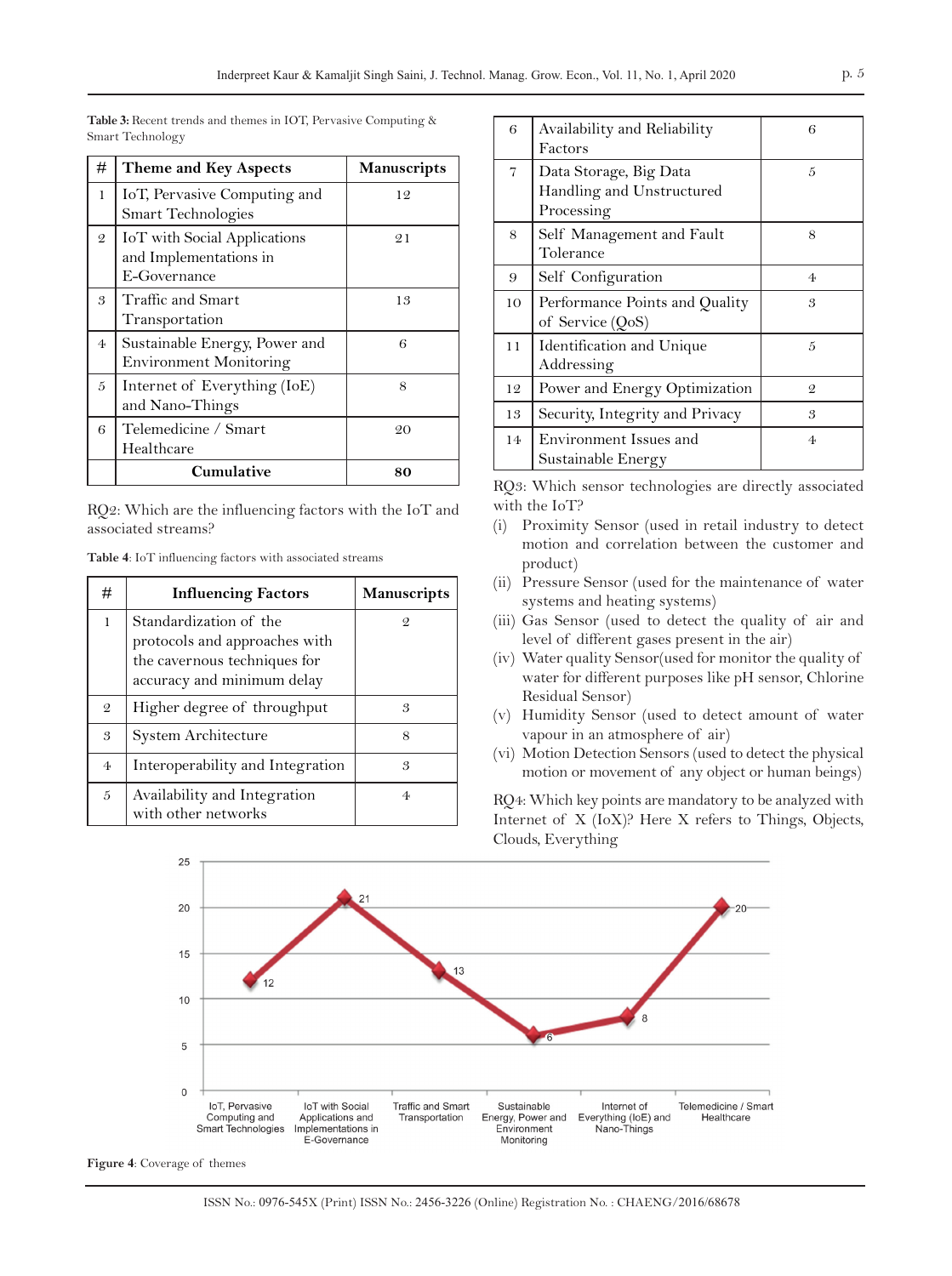Identification of Motes, Design and Architecture, Networking, Standardization.

Identification of Motes: A mote (short form for Remote) acts as a remote sensor is a wireless transceiver that has the ability to log onto a network from a remote or distant location. Motes in IoT are IP-enabled and thus are provided with an IP addresses (6lowPAN) allowing them to interact with remote nodes in an end to end way. Contiki OS implements a lightweight IP stack into classical WSN nodes e.g. MICAz, Tmote etc. Crossbow MICAz can be widely used in monitoring as well as security purposes. The MICAz software consists of two software components- Moteworks and Moteview. Mote-Works based on TinyOS operating system, it is being used for the development of custom sensor applications. Mote-view it works as intermediate between users and the network. Mote-view is used and has the capability of displaying and analyzing the data collected by the motes.

Design and Architecture: The architecture of IoT contains very large number of elements like protocols, actuators, sensors, cloud services and different layers. The design architecture of IoT has four different stages: (i) IoT network protocols (actuators and sensors); (ii) Data acquisition systems and internet gateways; (iii) Analytics and pre-processing; (iv) Analysis, management and storage of data.

Networking: WSN (Wireless Sensor Network) is a collection of distributed sensors that monitors environmental conditions like pressure, sound and temperature. WSN plays an important role in IoT by using communication technology. For the connectivity requirements for IoT, a single technology cannot meet all the requirements like range, power, size and cost etc. If your IoT network is local and limited to M2M (Machine to Machine) then 6LoWPAN, DASH7, Wireless M-Bus, Z-Wave and SA100 are the good candidates. But if you want to transfer data over internet then IPV6 (Internet Protocol Version 6) is the right choice.

Standardization: IoT standardization is an important key to reduce the cost of data; to reduce the cost of manufacturing individual components; to reduce transport cost; to reduce the gaps between protocols. For instance IoT protocols are Bluetooth, WiFi, COAP (Constrained Application Protocol), Lora WAN (Long Ranged Wide Area Network) etc.

RQ5: What are the open issues for IoT communication strategies?

(i) Privacy and Security: In the realization of IoT communication, the most important challenges are its privacy and security. The main challenges from the security point of view are authentication, distributed denial of service (DDOS), trust and access control.

- (ii) Interoperability: It is a important feature for communication between smart devices, IoT applications and cloud providers. The main challenges in this area are scalable architecture to interact with data center and smart things.
- (iii Trust and access control: It is an important key challenge to increase. For safe data delivery, trust management can be very effective in smart things and IoT. Moreover; can be an influential factor between smart devices and IoT for trustable communication.
- (iv) Energy consumption: The various IoT devices such as sensors, mobile agents, and wireless technology are physically interacted with the IoT applications. These IoT applications have more energy efficient when we compare these with centralized topologies. Moreover, achieving industry 4.0 is not an easy as it faces many difficulties and challenges.eg. technological, scientific and economical.

#### **6. Final Considerations**

From the voluminous and diversified literature analysis, it has been found that the factors for comparing quality of service with the performance parameters are the key points in the research domain of IoT. The analytics from the research portals and manuscripts show that the performance and availability of the sensor technologies are highly addressed with the overall effectiveness so that the real and efficiency-aware adoption of IoT can be done for multiple applications in the real world.

#### **References**

Aazam, M., & Huh, E. N. (2016). Fog Computing: The Cloud-iot\/ioe Middleware Paradigm. *IEEE Potentials*, 35(3), 40-44.

[https://doi.org/10.1109/MPOT.2015.2456213](https://doi.org/10.1109/MPOT.2015.2456213 )

- Abbasi-Moghadam, D., Hotkani, S. M. H. N., & Abolghasemi, M. (2016). Store and Forward Communication Payload Design for LEO Satellite Systems. *Majlesi Journal of Electrical Engineering*, 10(3), 7-17.
- Abdelwahab, S., Hamdaoui, B., Guizani, M. & Rayes, A. (2014). Enabling Smart Cloud Services through Remote Sensing: An Internet of Everything Enabler. *IEEE Internet of Things Journal*, 1(3), 276-288. https://doi.org[/10.1109/JIOT.2014.2325071](https://doi.org/10.1109/JIOT.2014.2325071)
- Ahmadi H, Nilashi M, Almaee A, Soltani M, Zare M, Sangar AB, et al. (2016). Multi-level Model for the Adoption of Hospital Information System: A Case on Malaysia. *Journal of Soft Computing and Decision Support Systems*, 3(1), 61-74.
- Al-Fuqaha, A., Guizani, M., Mohammadi, M., Aledhari, M. & Ayyash, M. (2015). Internet of Things: A Survey on Enabling Technologies, Protocols, and Applications. *IEEE Communications Surveys & Tutorials*, 17(4), 2347-2376.

https://doi.org[/10.1109/COMST.2015.2444095](https://doi.org/10.1109/COMST.2015.2444095)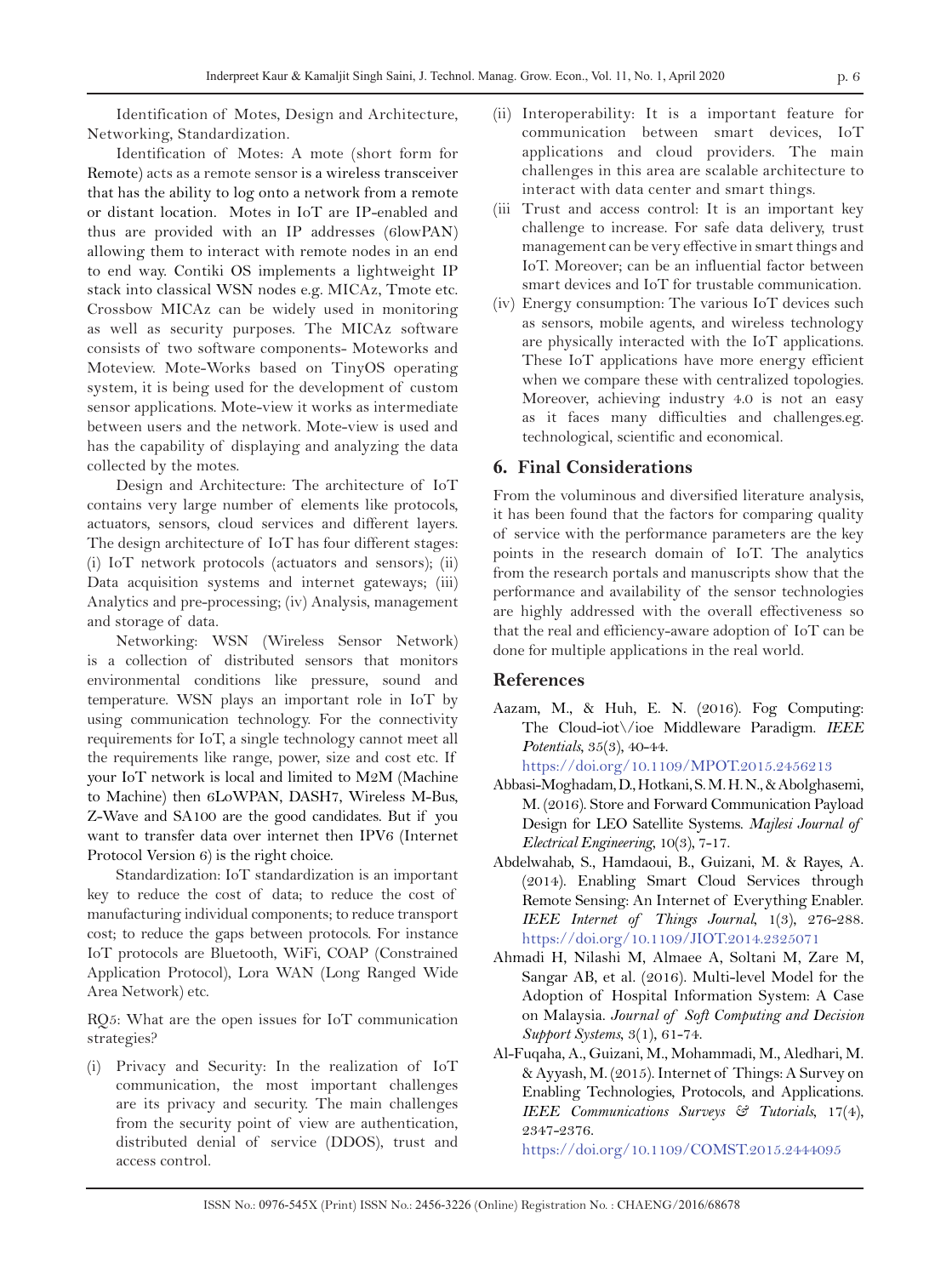- Anagnostopoulos, T., Zaslavsky, A., Georgiou, S. & Khoruzhnikov, S. (2015). High Capacity Trucks Serving as Mobile Depots for Waste Collection in IoT-enabled Smart Cities. *In Internet of Things, Smart Spaces, and Next Generation Networks and Systems*, 80-94. Springer, Cham.
- Aniza I, Baharin K, Idris IB, Jamil AT, Khalib AL, et al. (2017), Short Messaging Service (SMS) for Rural Outpatient Department in Malaysia: Is It a Suitable Practice to Increase Patient's Satisfaction and Quality of Care?. *International Medical Journal*, 24(4), 333-336.
- Araújo, A., Kalebe, R., Girão, G., Gonçalves, K., Melo, A., & Neto, B. (2017). IoT-based Smart Parking for Smart Cities. *In 2017 IEEE First Summer School on Smart Cities (S3C)*, 31-36. IEEE.
- https://doi.org/10.1109/S3C.2017.8501376
- Badii, C., Belay, E. G., Bellini, P., Marazzini, M., Mesiti, M. et al. (2018). Snap4City: A Scalable IOT/IOE Platform for Developing Smart City Applications. *In 2018 IEEE SmartWorld, Ubiquitous Intelligence & Computing, Advanced & Trusted Computing, Scalable Computing & Communications, Cloud & Big Data Computing, Internet of People and Smart City Innovation*, 2109-2116. IEEE.
- Badii, C., Bellini, P., Difino, A. & Nesi, P. (2019). Sii-Mobility: An IoT/IoE Architecture to Enhance Smart City Mobility and Transportation Services. *Sensors*, 19(1), 1.

https://doi.org/10.3390/s19010001

- Baker, J. & Stanley, A. (2018). Telemedicine Technology: A Review of Services, Equipment, and other Aspects. *Current Allergy and Asthma Reports*, 18(11), 60.
- Bali, S. (2018). Enhancing the Reach of Health Care through Telemedicine: Status and New Possibilities in Developing Countries. *In Health Care Delivery and Clinical Science: Concepts, Methodologies, Tools, and Applications,* 1382-1397. IGI Global. https://doi.org/10.4018/978-1-5225-3926-1.ch069
- Balid, W. & Refai, H. H. (2017). On the Development of Self-powered IoT Sensor for Real-time Traffic Monitoring in Smart Cities. *In 2017 IEEE SENSORS,* 1-3. IEEE.

https://doi.org/[10.1109/ICSENS.2017.8234157](https://doi.org/10.1109/ICSENS.2017.8234157)

- Barriga, J. K. D., Romero, C. D. G., & Molano, J. I. R. (2016). Proposal of a Standard Architecture of IoT for Smart Cities. *In International Workshop on Learning Technology for Education Challenges,* 77-89. Springer, Cham.
- Bibri, S. E. (2018). The IoT for Smart Sustainable Cities of the Future: An Analytical Framework for Sensor-based Big Data Applications for Environmental Sustainability. *Sustainable Cities and Society*, 38, 230-253. https://doi.org[/10.1016/j.scs.2017.12.034](https://doi.org/10.1016/j.scs.2017.12.034)
- Binsy, M. S. & Sampath, N. (2019). User Configurable and Portable Air Pollution Monitoring System for Smart Cities Using IoT. *In International Conference on Computer Networks and Communication Technologies*, 345-359. Springer, Singapore. https://doi.org/10.1007/978-981-10-8681-6
- Bojanova, I., Hurlburt, G. & Voas, J. (2014). Imagineering An Internet of Anything, *Computer*, 47(6), 72-77.
- Botta, A., De Donato, W., Persico, V., and Pescapé, A. (2016). Integration of Cloud Computing and Internet of Things: A Survey, *Future Generation Computer Systems*, 56, 684-700.

https://doi.org[/10.1016/j.future.2015.09.021](https://doi.org/10.1016/j.future.2015.09.021)

Bounceur, A., Bezoui, M., Euler, R. & Lalem, F. (2017). A Wait-before-starting Algorithm for Fast, Fault-tolerant and Low Energy Leader Election in WSNs dedicated to Smart-cities and IoT. *In 2017 IEEE SENSORS*, 1-3. IEEE.

https://doi.org[/10.1109/ICSENS.2017.8234162](https://doi.org/10.1109/ICSENS.2017.8234162)

Brous, P., Janssen, M., & Herder, P. (2020). The Dual Effects of the Internet of Things (IoT): A Systematic Review of the Benefits and Risks of IoT Adoption by Organizations. *International Journal of Information Management*, 51, 101952.

https://doi.org/10.1016/j.ijinfomgt.2019.05.008

- Chau, P.Y. & Hu, P.J.H. (2002). Investigating Healthcare Professionals' Decisions to Accept Telemedicine Technology: An Empirical Test of Competing Theories. *Information & Management*, 39(4), 297-311. [https://doi.org/10.1016/S0378-7206\(01\)00098-2](https://doi.org/10.1016/S0378-7206(01)00098-2)
- Cheng, B., Solmaz, G., Cirillo, F., Kovacs, E., Terasawa, K. & Kitazawa, A. (2018). Fog Flow: Easy Programming of IoT Services Over Cloud and Edges for Smart Cities. *IEEE Internet of Things Journal*, 5(2), 696-707. https://doi.org/10.1109/JIOT.2017.2747214
- Clarke, R. Y. (2013). Smart Cities and the Internet of Everything: The Foundation for Delivering Nextgeneration Citizen Services. Alexandria, VA, Tech. Rep.
- Corici, A., Steinke, R., Magedanz, T., Coetzee, L., Oosthuizen, D., Mkhize, B. & Nehls, D. (2016). Towards Programmable and Scalable IoT Infrastructures for Smart Cities. *In 2016 IEEE International Conference on Pervasive Computing and Communication Workshops (PerCom Workshops),* 1-6. IEEE.

https://doi.org/10.1109/PERCOMW.2016.7457132

- Dahri, F. A., Soomro, R. A. & Memon, Z. A. (2017). Design of Wearable Microstrip Yagi Array Antenna aimed for Telemedicine Applications. *Academic Journal of Management Science (AJMS)*, 5(2), 45-52.
- de la Torre Díez, I., Alonso, S. G., Hamrioui, S., López-Coronado, M., & Cruz, E. M. (2018). Systematic Review about QoS and QoE in Telemedicine and eHealth Services and Applications. *Journal of Medical Systems*, 42(10), 182.

https://doi.org[/10.1007/s10916-018-1040-4](https://doi.org/10.1007/s10916-018-1040-4)

Desikan, K. S., Kotagi, V. J. & Murthy, C. S. R. (2018). Smart at Right Price: A Cost Efficient Topology Construction for Fog Computing Enabled IoT Networks in Smart Cities. *In 2018 IEEE 29th Annual International Symposium on Personal, Indoor and Mobile Radio Communications (PIMRC)*, 1-7. IEEE. https://doi.org/[10.1109/PIMRC.2018.8580922](https://doi.org/10.1109/PIMRC.2018.8580922)

ISSN No.: 0976-545X (Print) ISSN No.: 2456-3226 (Online) Registration No. : CHAENG/2016/68678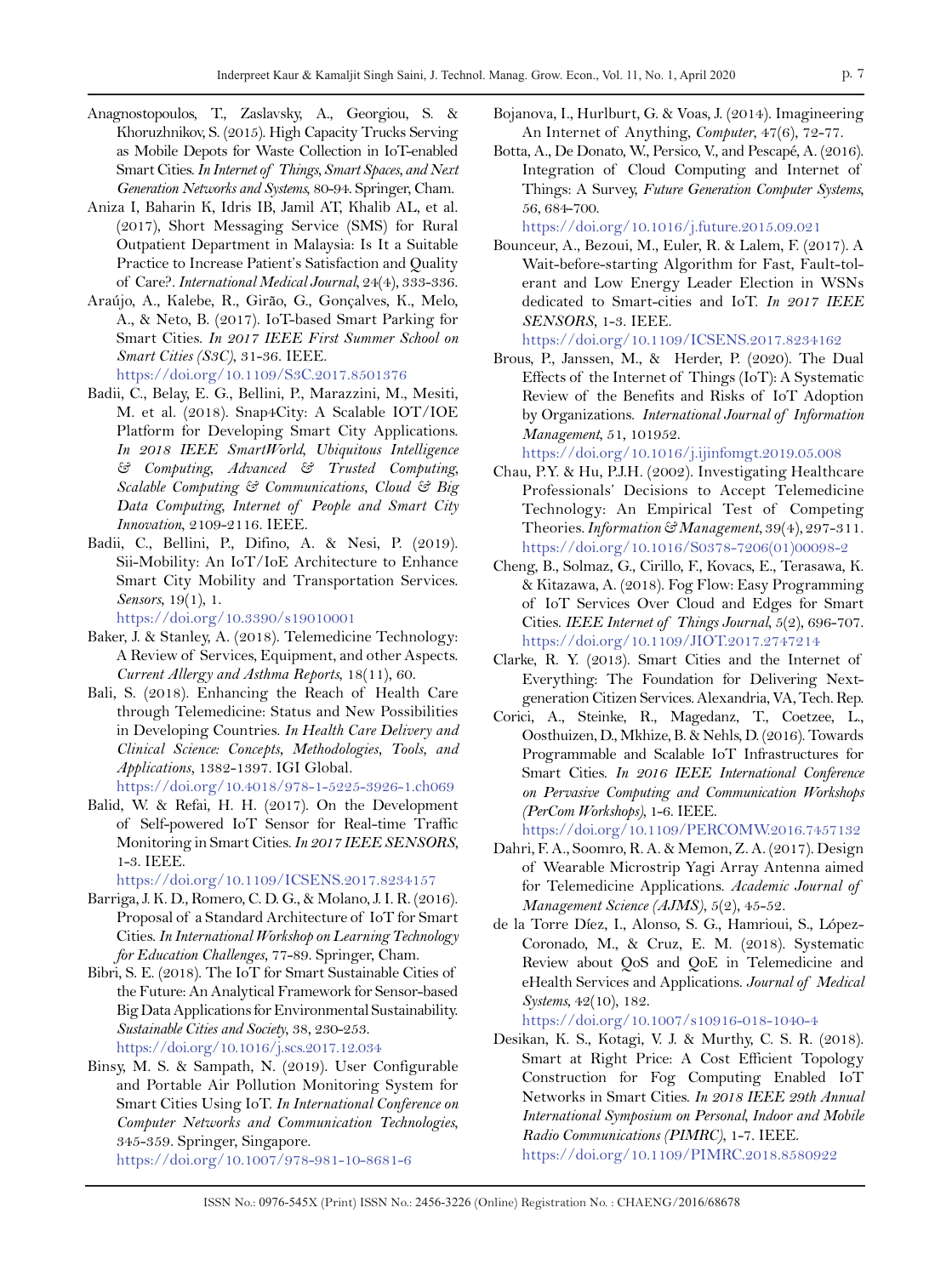- Duangsuwan, S., Takarn, A. & Jamjareegulgarn, P. (2018). A Development on Air Pollution Detection Sensors based on NB-IoT Network for Smart Cities. *In 2018 18th International Symposium on Communications and Information Technologies (ISCIT)*, 313-317. IEEE. https://doi.org[/10.1109/ISCIT.2018.8587978](https://doi.org/10.1109/ISCIT.2018.8587978)
- Fang, J. L., Collura, C.A., Johnson, R.V., Asay, G.F., Carey, W.A. et al. (2016). Emergency Video Telemedicine Consultation for Newborn Resuscitations: The Mayo Clinic experience. *In Mayo Clinic Proceedings*, 91(12), 1735-1743. Elsevier.

https://doi.org/10.1016/j.mayocp.2016.08.006

- Govoni, M., Michaelis, J., Morelli, A., Suri, N. & Tortonesi, M. (2016). Enabling Social and Locationaware IoT Applications in Smart Cities. *In International Conference on Smart Objects and Technologies for Social Good,* 305-314. Springer, Cham.
- Granjal, J., Monteiro, E. & Silva, J. S. (2015). Security for the Internet of Things: A Survey of Existing Protocols and Open Research Issues. *IEEE Communications Surveys & Tutorials*, 17(3), 1294-1312. https://doi.org[/10.1109/COMST.2015.2388550](https://doi.org/10.1109/COMST.2015.2388550)
- Hernández-Vega, J. I., Varela, E. R., Romero, N. H., Hernández-Santos, C., Cuevas, J. L. S. & Gorham, D. G. P. (2018), Internet of Things (IoT) for Monitoring Air Pollutants with an Unmanned Aerial Vehicle (UAV) in a Smart City. *In Smart Technology*, 108-120. Springer, Cham.

https://doi.org/10.1007/978-3-319-73323-4\_11

- Hernández-Vega, J. I., Varela, E. R., Romero, N. H., Hernández-Santos, C. et al. (2018), Internet of Things (IoT) for Monitoring Air Pollutants with an Unmanned Aerial Vehicle (UAV) in a Smart City. *In Smart Technology,* 108-120. Springer, Cham.
- Hu, L. & Ni, Q. (2018). IoT-driven Automated Object Detection Algorithm for Urban Surveillance Systems in Smart Cities. *IEEE Internet of Things Journal*, 5(2), 747-754.

https://doi.org/10.1109/JIOT.2017.2705560

- Islam, S. R., Kwak, D., Kabir, M. H., Hossain, M., & Kwak, K. S. (2015). The Internet of Things for Healthcare: A Comprehensive Survey. *IEEE Access*, 3, 678-708. https://doi.org[/10.1109/ACCESS.2015.2437951](https://doi.org/10.1109/ACCESS.2015.2437951)
- Keung, K. L., Lee, C. K. M., Ng, K. K. H. & Yeung, C. K. (2018). Smart City Application and Analysis: Realtime Urban Drainage Monitoring by IoT Sensors: A Case Study of Hong Kong. *In 2018 IEEE International Conference on Industrial Engineering and Engineering Management (IEEM*), 521-525. IEEE. https://doi.org/10.1109/IEEM.2018.8607303
- LeMoyne, R. & Mastroianni, T. (2016). Telemedicine Perspectives for Wearable and Wireless Applications Serving the Domain of Neurorehabilitation and Movement Disorder Treatment. *Telemedicine, SMGroup*, Dover, Delaware, 1-10.
- Li, S., Da Xu, L., & Zhao, S. (2015). The Internet of Things: A Survey. *Information Systems Frontiers*, 17(2), 243-259.
- Liu, Z., Wang, Y., Xu, Q. & Yan, T. (2017). Study on Smart City Construction of Jiujiang based on IOT Technology. *In IOP Conference Series: Earth and Environmental Science,* 69(1), 012105. IOP Publishing.
- Ly BA, Labonté R, Bourgeault I L, Niang M N (2017). The Individual and Contextual Determinants of the use of Telemedicine: A Descriptive Study of the Perceptions of Senegal's Physicians and Telemedicine Projects Panagers. *PLoS One*, 12(7), e0181070. https://doi.org/10.1371/journal.pone.0181070
- Malagund, K. B., Mahalank, S. N. & Bnakar, R. M. (2016). IoT Based Smart CityTtraffic Alert System Design. *In 2016 International Conference on Computing Communication Control and automation,* 1-6. IEEE. https://doi.org[/10.1109/ICCUBEA.2016.7860146](https://doi.org/10.1109/ICCUBEA.2016.7860146)
- Martin, G., Khajuria, A., Arora, S., King, D., Ashrafian, H. & Darzi, A. (2019). The Impact of Mobile Technology on Teamwork and Communication in Hospitals: A Systematic Review. *Journal of the American Medical Informatics Association*, 26(4), 339-355. https://doi.org/10.1093/jamia/ocy175
- Masek, P., Masek, J., Frantik, P., Fujdiak, R., Ometov, A. et al. (2016). A Harmonized Perspective on Transportation Management in Smart Cities: The Novel IoT-driven Environment for Road Traffic Modeling. *Sensors*, 16(11):1872.

https://doi.org/[10.3390/s16111872](https://doi.org/10.3390/s16111872)

Masmoudi, I., Elleuch, W., Wali, A. and Alimi, A. M. (2017). Smart Drivers' Guidance System Based on IoT Technologies for Smart Cities Application. *In International Conference on Hybrid Artificial Intelligence Systems*, 531-542. Springer, Cham.

https://doi.org[/10.1007/978-3-319-59650-1\\_45](https://www.researchgate.net/deref/http%3A%2F%2Fdx.doi.org%2F10.1007%2F978-3-319-59650-1_45)

Memos, V. A., Psannis, K. E., Ishibashi, Y., Kim, B. G., & Gupta, B. B. (2018). An Efficient Algorithm for Media-based Surveillance System (EAMSuS) in IoT Smart City Framework. *Future Generation Computer Systems*, 83, 619-628.

https://doi.org[/10.1016/j.future.2017.04.039](https://doi.org/10.1016/j.future.2017.04.039) Mihuba, G. G., Shundi, M. J., Bishoge, O. K. & Nyangarika, A. M (2019). Design of Telemedicine System Based

- on Mobile Terminal. *International Journal of Emerging Technologies in Engineering Research (IJETER)*, 7(1), 5-12.
- Miraz, M. H., Ali, M., Excell, P. S. & Picking, R. (2015). A Review on Internet of Things (IoT), Internet of Everything (IoE) and Internet of Nano Things (IoNT), *In 2015 Internet Technologies and Applications (ITA),* 219-224. IEEE.

https://doi.org[/10.1109/ITechA.2015.7317398](https://doi.org/10.1109/ITechA.2015.7317398)

Misbahuddin, S., Zubairi, J. A., Saggaf, A., Basuni, J., Sulaiman, A. et al. (2015). IoT Based Dynamic Road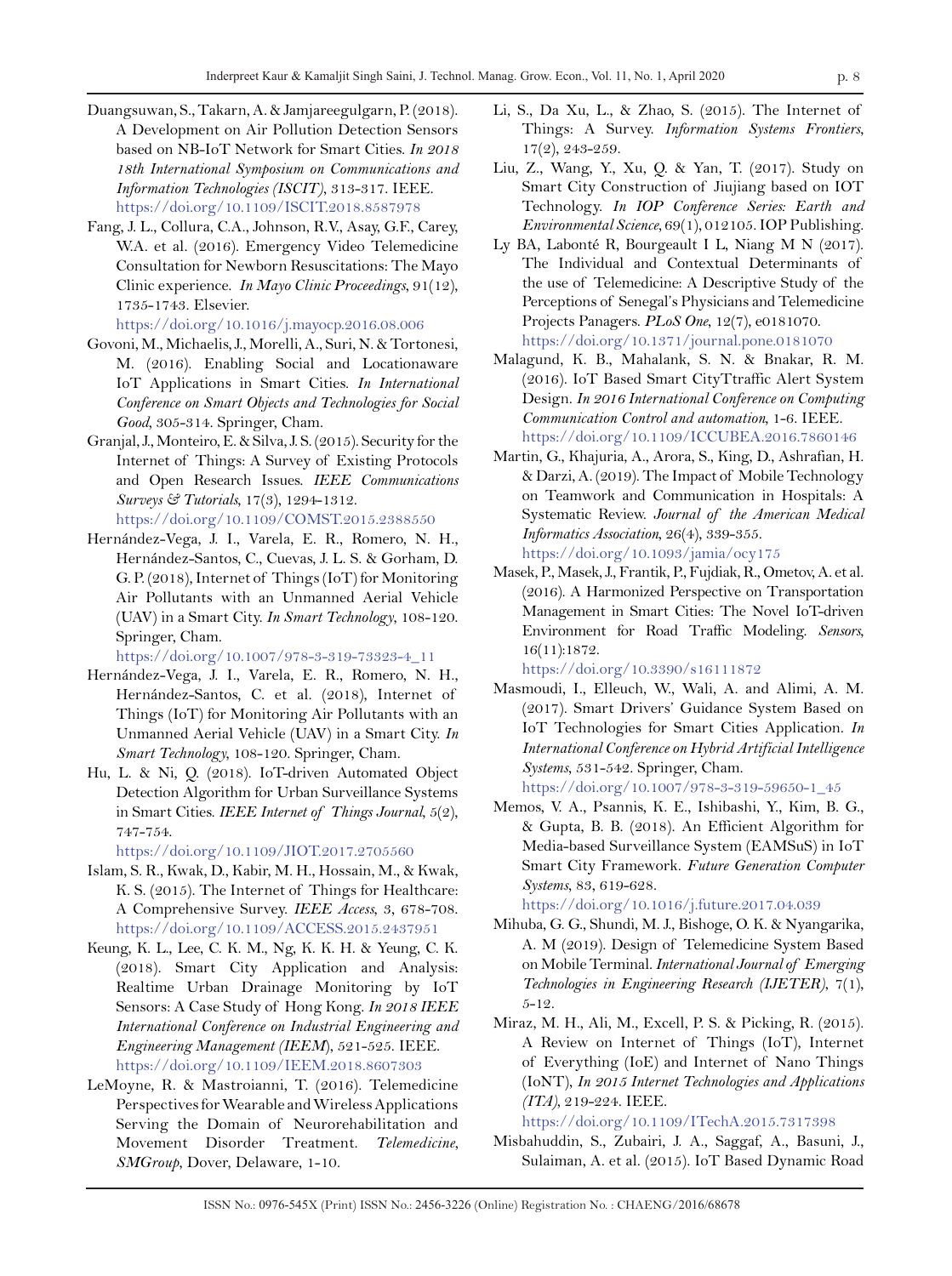Traffic Management for Smart Cities. *In 2015 12th International Conference on High-capacity Optical Networks and Enabling/Emerging Technologies*, 1-5. IEEE.

https://doi.org[/10.1109/HONET.2015.7395434](https://doi.org/10.1109/HONET.2015.7395434)

Naranjo, P. G. V., Pooranian, Z., Shojafar, M., Conti, M. and Buyya, R. (2018). FOCAN: A Fog-Supported Smart City Network Architecture for Management of Applications in the Internet of Everything environments. *Journal of Parallel and Distributed Computing*, 132, 274-283.

https://doi.org[/10.1016/j.jpdc.2018.07.003](https://doi.org/10.1016/j.jpdc.2018.07.003)

- Nesi, P., Badii, C. & Difino, A. (2018). Sii-Mobility: an IOT/IOE Architecture to Enhance Smart City Services of Mobility and Transportation. Sensors, 19(1),1. https://doi.org/10.3390/s19010001
- Ouerhani, N., Pazos, N., Aeberli, M. & Muller, M. (2016). IoT-based Dynamic Street Light Control for Smart Cities use Cases. *In 2016 International Symposium on Networks, Computers and Communications (ISNCC)*, 1-5. IEEE.

https://doi.org[/10.1109/ISNCC.2016.7746112](https://doi.org/10.1109/ISNCC.2016.7746112)

- Park, E., del Pobil, A., & Kwon, S. (2018). The Role of Internet of Things (IoT) in Smart Cities: Technology Roadmap-oriented Approaches. *Sustainability*, 10(5), 1388. https://doi.org/10.3390/su10051388
- Paul, D.L., Pearlson, K.E. & McDaniel, R.R. (1999). Assessing Technological Barriers to Telemedicine: Technology Management Implications. *IEEE Transactions on Engineering Management*, 46(3), 279- 288. https://doi.org/[10.1109/17.775280](https://doi.org/10.1109/17.775280)
- Perednia, D.A. & Allen, A. (1995). Telemedicine Technology and Clinical Applications, *Jama*, 273(6), 483-488. https://doi.org/10.1001/jama.1995.03520300057037
- Pillai CP, Yoshida Y, Lawrence PJ, Yamamoto E, Reyer JA, Hamajima N. (2016). Pediatric Cardiothoracic Program in Malaysia: A Study Based on the Outcome of the Program. *Nagoya Journal of Medical Science*, 78(1), 9.
- Putra, A. S., & Warnars, H. L. H. S. (2018). Intelligent Traffic Monitoring System (ITMS) for Smart City Based on IoT Monitoring. *In 2018 Indonesian Association for Pattern Recognition International Conference*, 161-165. IEEE. https://doi.org/10.1109/INAPR.2018.8626855
- Raison, N., Khan, M. S. & Challacombe, B. (2015) "Telemedicine in Surgery: What are the Opportunities and Hurdles to Realising the Potential?", *Current Urology Reports*, 16(7), 43.

https://doi.org[/10.1007/s11934-015-0522-x](https://www.researchgate.net/deref/http%3A%2F%2Fdx.doi.org%2F10.1007%2Fs11934-015-0522-x)

Rocher, J., Taha, M., Parra, L., & Lloret, J. (2018). IoT Sensor to Detect Fraudulent Use of Dyed Fuels in Smart Cities. *In 2018 Fifth International Conference on Internet of Things: Systems, Management and Security*, 86-92. IEEE.

https://doi.org[/10.1109/IoTSMS.2018.8554631](https://doi.org/10.1109/IoTSMS.2018.8554631)

- Sanchez, L., Muñoz, L., Galache, J. A., Sotres, P., Santana, J. R., Gutierrez, V. & Pfisterer, D. (2014). Smart Santander: IoT Experimentation Over a Smart City Test bed. *Computer Networks*, 61, 217-238. https://doi.org/10.1016/j.bjp.2013.12.020
- Sanchez-Gomez, J., Sanchez-Iborra, R. & Skarmeta, A. (2017). Transmission Technologies Comparison for IoT Communications in Smart-cities. *In GLOBECOM 2017-2017 IEEE Global Communications Conference*, 1-6. IEEE.

https://doi.org[/10.1109/GLOCOM.2017.8254530](https://doi.org/10.1109/GLOCOM.2017.8254530)

- Shah, J., & Mishra, B. (2016). IoT Enabled Environmental Monitoring System for Smart Cities. *In 2016 International Conference on Internet of Things and Applications (IOTA),* 383-388. IEEE. https://doi.org[/10.1109/IOTA.2016.7562757](https://doi.org/10.1109/IOTA.2016.7562757)
- Shilpa, A., Muneeswaran, V. & Sherin, J. (2019). Exploring the Benefits of Sensors in Internet of Everything (IoE). In *2019 5th International Conference on Advanced Computing & Communication Systems (ICACCS),* 510- 514.

https://doi.org[/10.1109/ICACCS.2019.8728530](https://doi.org/10.1109/ICACCS.2019.8728530)

- Sicari, S., Rizzardi, A., Grieco, L. A., & Coen-Porisini, A. (2015). Security, Privacy and Trust in Internet of Things: The Road Ahead. *Computer Networks*, 76,146- 164. https://doi.org/[10.1016/j.comnet.2014.11.008](https://doi.org/10.1016/j.comnet.2014.11.008)
- Silva, R., Silva, J. S., & Boavida, F. (2015). A Symbiotic Resources Sharing IoT Platform in the Smart Cities Context. *In 2015 IEEE Tenth International Conference on Intelligent Sensors, Sensor Networks and Information Processing (ISSNIP),* 1-6. IEEE.
- Sivanathan, A., Sherratt, D., Gharakheili, H. H., Radford, A., Wijenayake, C. et al. (2017). Characterizing and Classifying IoT Traffic in Smart Cities and Campuses. *In 2017 IEEE Conference on Computer Communications Workshops*, 559-564. IEEE. https://doi.org[/10.1109/INFCOMW.2017.8116438](https://doi.org/10.1109/INFCOMW.2017.8116438)
- Slamet, W., Made, K., Tubagus, P., Agus, S. & Wiwoho, M. S. (2017). Internet of Things (IoT) as Green City Economic Development Smart Transportation
- System. *In MATEC Web of Conferences,* 138, p. 07015. EDP Sciences.

https://doi.org/10.1051/matecconf/201713807015

- Souri, A., Hussien, A., Hoseyninezhad, M., and Norouzi, M. (2019). A Systematic Review of IoT Communication Strategies for an Efficient Smart Environment. *Transactions on Emerging Telecommunications Technologies*, e3736. https://doi.org[/10.1002/ett.3736](https://doi.org/10.1002/ett.3736)
- Strohbach, M., Ziekow, H., Gazis, V. and Akiva, N. (2015). *Towards a Big Data Analytics Framework for IoT and Smart City Applications*. *In Modeling and Processing for Next-generation Big-data Technologies*, 257-282. Springer, Cham.

https://doi.org/10.1007/978-3-319-09177-8\_11